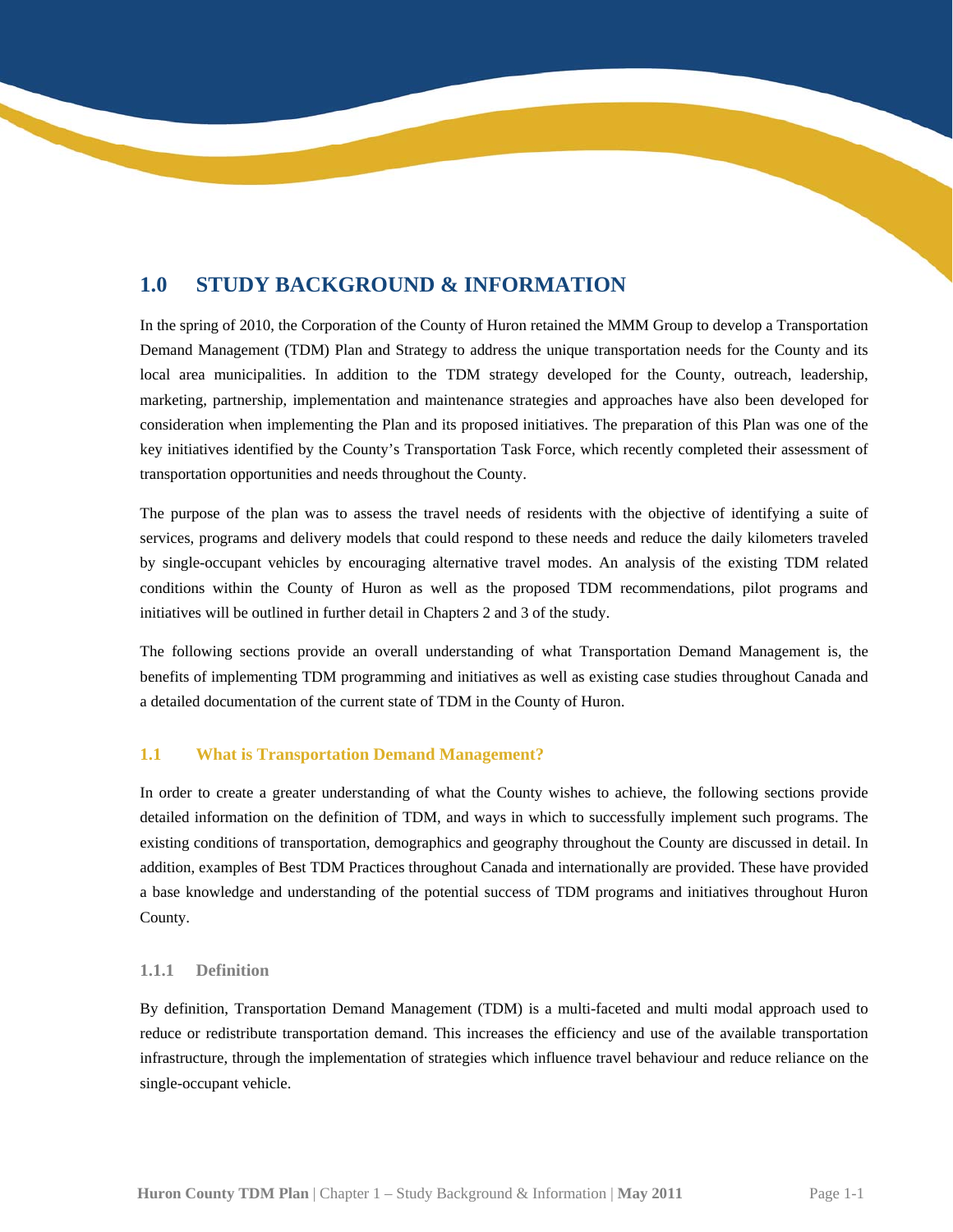potential performance measures to maximize the success of the program. In many situations these goals can be accomplished by encouraging a shift in travel mode to carpooling or active transportation which will facilitate a reduction in vehicle trips. This can also be achieved through telework, the use of shuttle services and coordinated shuttle programs, online shopping or electronic communication, or encouraging more efficient driving through shopping locally, trip chaining, and scheduling trips outside of peak travel periods. Key elements of TDM plans are promotion and outreach, travel incentives and disincentives, better travel options and partnership options; these need to be supported by education, outreach, and investment strategies as well as

# **1.1.2 Benefits of TDM**

There are a number of benefits to the County that can be achieved through the implementation of a TDM strategy. These can be categorized into three different areas, community, business and visitor benefits. The potential benefits associated with each are as follows:

### **Community Benefits**

- Increased individual as well as community cost saving;
- Increased community health by removing people from their cars to explore the neighbourhood and community;
- Decreased stress levels due to less congestion and exposure to traffic;
- Reduced greenhouse gas emissions and air pollution, resulting in a healthier environment; and
- Fewer cars on the roads and decreased maintenance costs prolonging the life of the road network and increasing the efficiency of the use of infrastructure.

#### **Business Benefits**

- Reduced employee stress levels with increased use of alternative transportation modes;
- Fewer drivers leads to fewer parking spaces required due to a decrease in the number of people parking;
- Increased number of community leader involvement and positive publicity in TDM as companies implement TDM strategies; and
- The ability to attract new employees by implementing TDM initiatives to attract new hires and generate a competitive advantage.

### **Visitor Benefits**

 The enjoyment of a pedestrian-friendly environment with a walkable community;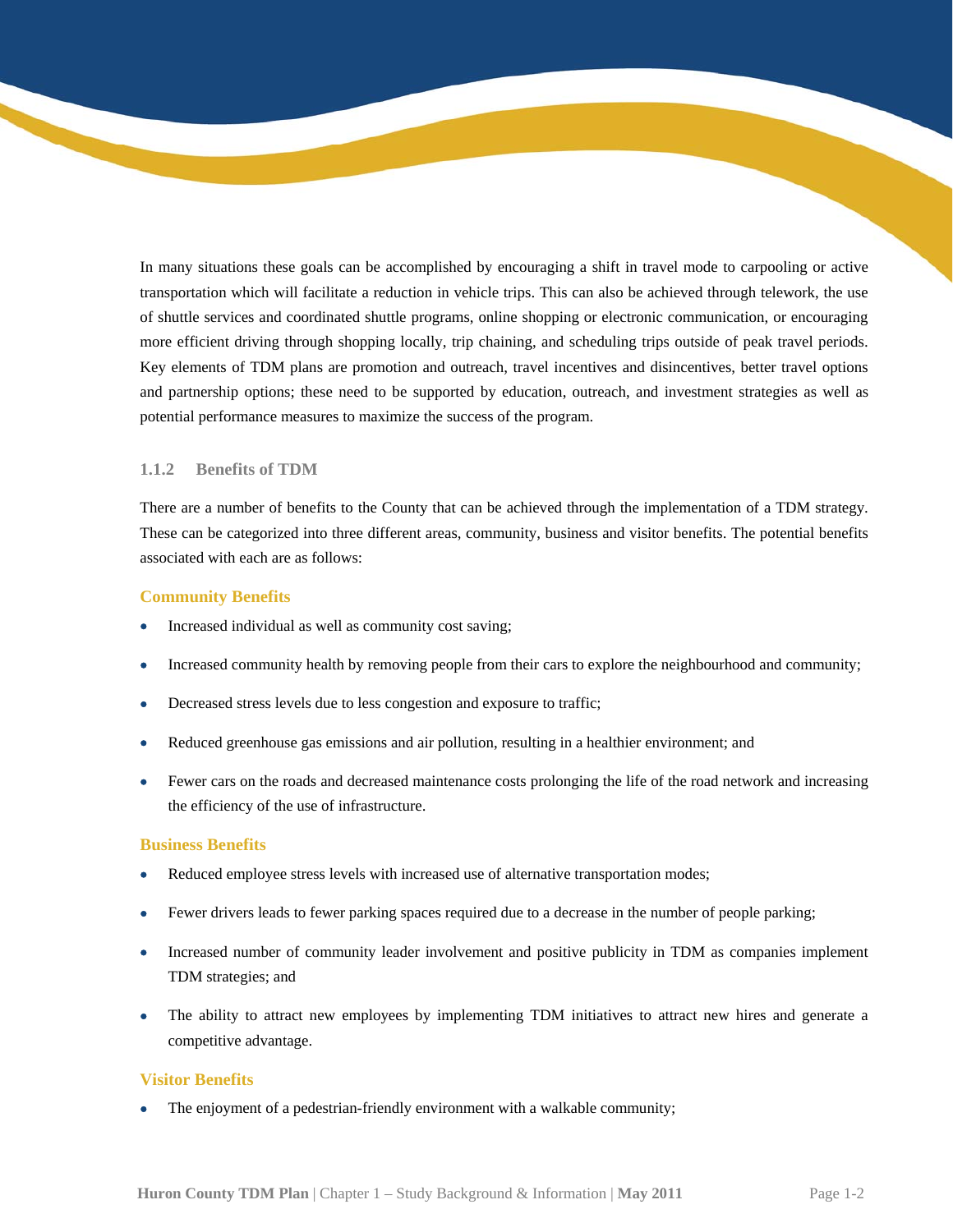- Increased parking availability due to less parking taken up by employees and residents; and
- Facilitating a more welcoming and stronger sense of community through increased interaction with residents as well as tourists.

In addition to the general benefits outlined above, there are also specific benefits to the County of Huron which can be achieved through the implementation of the proposed TDM initiatives and programming. These include but are not limited to:

- Improved mobility for the aging population;
- Improved health for residents by cycling or walking for recreational and utilitarian purposes;
- Energy conservation based on reduced reliance on cars and oil;
- Improved mobility for youth, low income population and non-drivers;
- More pedestrian, cycling and transit-oriented neighbourhoods;
- Decreased number of single occupant vehicles on the road;
- Increased connectivity between municipal and throughout the County;
- Improved accessibility and options for those with disabilities; and
- The creation of more sustainable transportation options.

 commercial activity from tourism. Each of the benefits identified are instrumental in increasing the liveability of the County and its local municipalities. Creating more liveable communities will have additional downstream benefits – it will assist in retention of young professionals, and increased attractiveness will assist in generating additional

## **1.1.3 TDM Strategies across Canada**

 The concept of public transit and transportation demand management in small and rural communities is markedly different than in larger urban centres. Individuals in these communities have much different travel needs, and because of the absence of large and concentrated populated areas traditional approaches to public transit and transportation demand management are not appropriate, practical, or economically feasible. Also, in rural areas nondrivers can experience significant isolation because these areas are highly automobile dependent. Strategies that improve affordable transportation options for non-drivers can provide significant benefits in the community.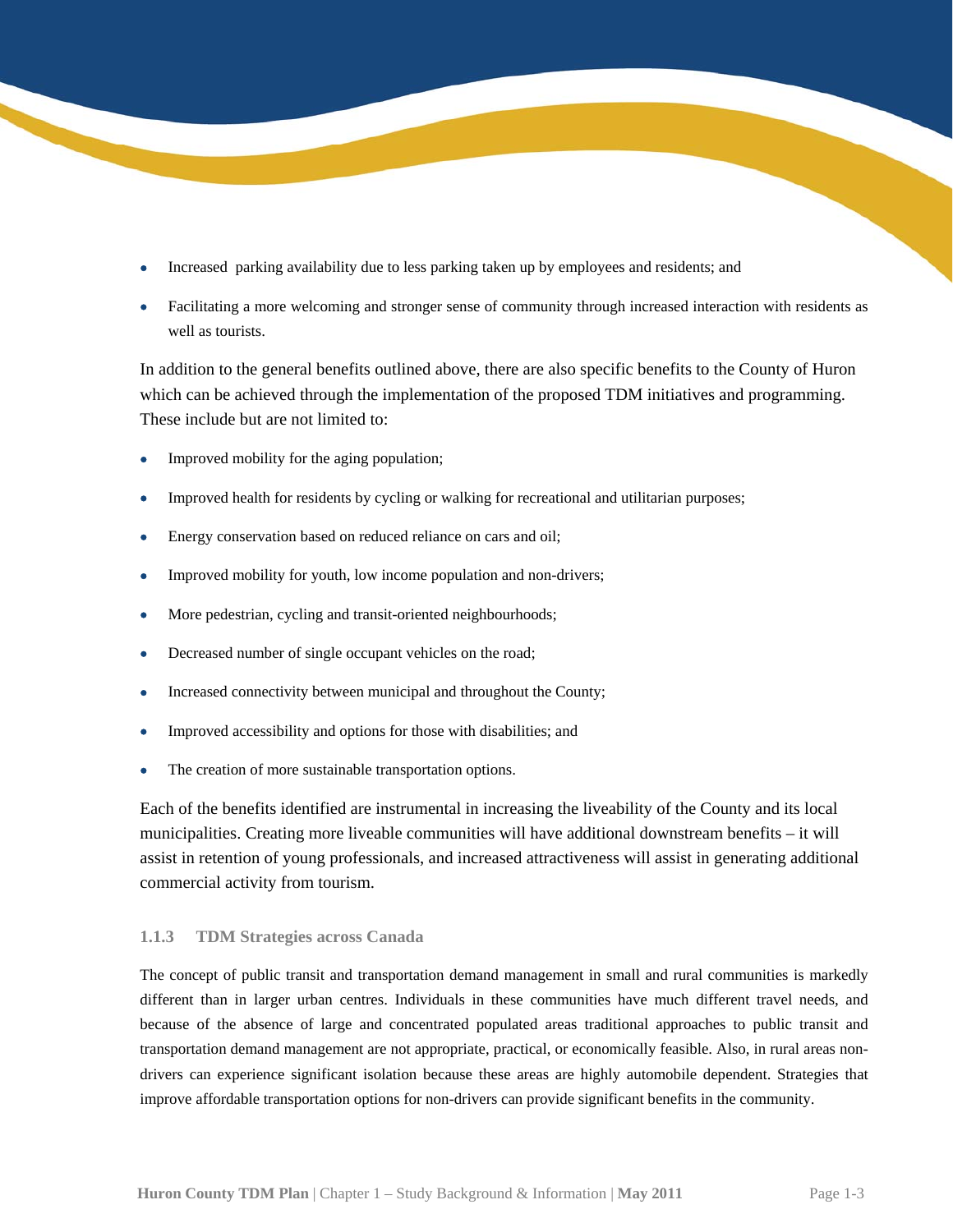Due to the low population densities in communities like Huron County, most trips are made by the private automobile and there is a relatively low demand for alternate modes of transportation such as ridesharing and transit. Through the Transportation Task Force, Huron County has expressed a desire for more sustainable forms of transportation, as well as greater accessibility for the residents of the County.

In order to begin to develop strategies and policies relating to transportation demand management in Huron County, a high level best practices review of policy development and select case studies was conducted. **Table 1-1** presents a set of best practice case studies that have been identified. These case studies contributed to the development of potential programs and themes and will contribute to the development of the Transportation Demand Management Program.

| <b>Rural Transportation Project</b>                                      | <b>Project Location</b>                     | <b>Project Type</b>                                               | <b>Description</b>                                                                                                                                                                                                                                                                                                                                                               |
|--------------------------------------------------------------------------|---------------------------------------------|-------------------------------------------------------------------|----------------------------------------------------------------------------------------------------------------------------------------------------------------------------------------------------------------------------------------------------------------------------------------------------------------------------------------------------------------------------------|
| <b>Rabbit Transit</b><br>http://www.rabbittransit.org/                   | York, Pennsylvania                          | <b>Rural Transit</b><br>Program                                   | Developed partnerships with<br>$\bullet$<br>local employers<br>Established shuttle routes for<br>$\bullet$<br>employees and members of<br>the public                                                                                                                                                                                                                             |
| <b>OC</b> Transpo<br>http://www.octranspo1.com/spl<br>ash                | City of Ottawa (Post<br>Amalgamation)       | <b>Rural Transit</b><br>Program                                   | Eight transit routes that<br>$\bullet$<br>services twelve small<br>communities with total<br>population of 84,500<br>Routes operate in peak hours,<br>with some routes averaging<br>ridership as small as 35<br>riders<br>Rural express bus passes<br>offered<br>Developed partnerships with<br>local bus companies and<br>other municipalities to offer<br>rural partner routes |
| <b>Metrolinx-Smart Commute</b><br>http://www.smartcommute.ca/<br>en/home | Greater Toronto and<br>Hamilton Area (GTHA) | Transportation<br>Demand<br>Management<br>Coordination<br>Service | Smart Commute became a<br>$\bullet$<br>program of Metrolinx (an<br>agency of the Government of<br>Ontario), with support of<br>local municipalities on<br>January 1, 2008.<br>Metrolinx initiative which<br>$\bullet$<br>helps local employers and<br>commuters explore different<br>commute choices like                                                                        |

## **Table 1-1: Best Practices Inventory**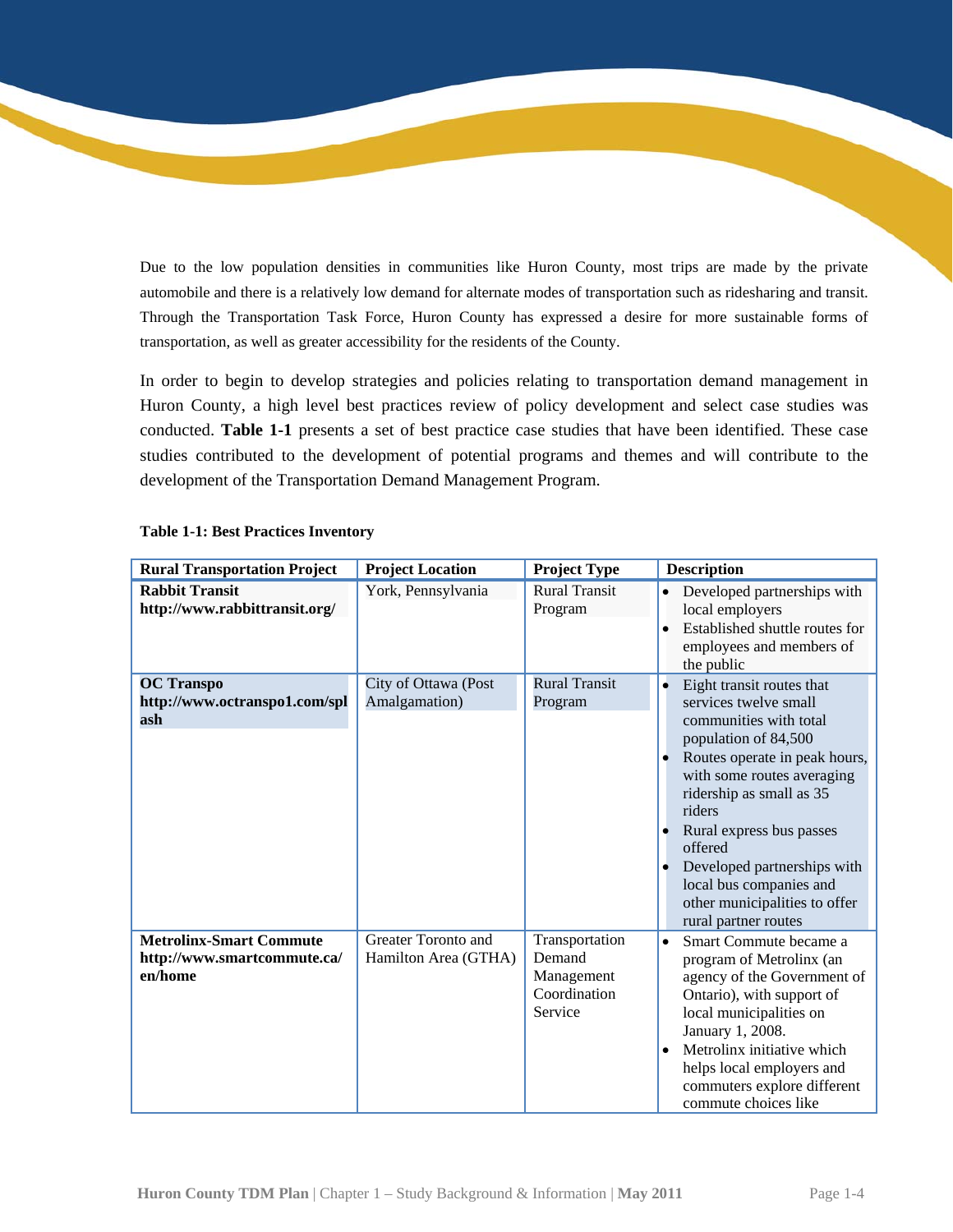| <b>Rural Transportation Project</b>                                              | <b>Project Location</b>                                             | <b>Project Type</b>             | <b>Description</b>                                                                                                                                                                                                                                                                                                                                                                                                                                                                                             |
|----------------------------------------------------------------------------------|---------------------------------------------------------------------|---------------------------------|----------------------------------------------------------------------------------------------------------------------------------------------------------------------------------------------------------------------------------------------------------------------------------------------------------------------------------------------------------------------------------------------------------------------------------------------------------------------------------------------------------------|
|                                                                                  |                                                                     |                                 | carpooling, cycling and<br>transit<br>Programs Include:<br>$\bullet$<br>Carpooling and<br>vanpooling: exclusive<br>ridematching programs<br>for employers;<br>Site assessments and<br>surveys to understand<br>employee commute<br>behaviour;<br>Shuttle programs;<br><b>Emergency Ride</b><br>Programs;<br>Employee work<br>arrangement solutions:<br>telework, compressed<br>work weeks and flex<br>hours, workshops, lunch<br>and learns and seminars;<br>and<br>Clean Air Commute and<br>other fun events. |
|                                                                                  | Halifax Regional<br>Municipality                                    | <b>Shuttle Program</b>          | Organizes a group of local<br>commuters who live on a<br>common route with similar<br>work hours<br>Shuttles also travel to<br>university campuses and<br>medical facilities                                                                                                                                                                                                                                                                                                                                   |
| Vertigogo                                                                        | Val-Morin Quebec                                                    | <b>Ride Matching</b><br>Program | The Program is a web-based<br>$\bullet$<br>ride matching service that<br>matches people going to the<br>same place from the same<br>place with rides                                                                                                                                                                                                                                                                                                                                                           |
| <b>Co-Operative Auto Network</b><br>(CAN)<br>http://www.cooperativeauto.ne<br>t/ | <b>Greater Vancouver</b><br><b>Regional District</b>                | Car Sharing                     | Program offers automobile<br>sharing for 19 communities<br>with the smallest being 2,000<br>residents<br>Since 2007, up to 50% of<br>people who have joined the<br>program sold or donated their<br>car.                                                                                                                                                                                                                                                                                                       |
| <b>Roaring Fork Transportation</b><br><b>Authority</b><br>http://www.rfta.com/   | Colorado, United States<br>(firs rural transportation<br>authority) | Active<br>Transportation        | The transportation authority<br>$\bullet$<br>purchased defunct rail lines                                                                                                                                                                                                                                                                                                                                                                                                                                      |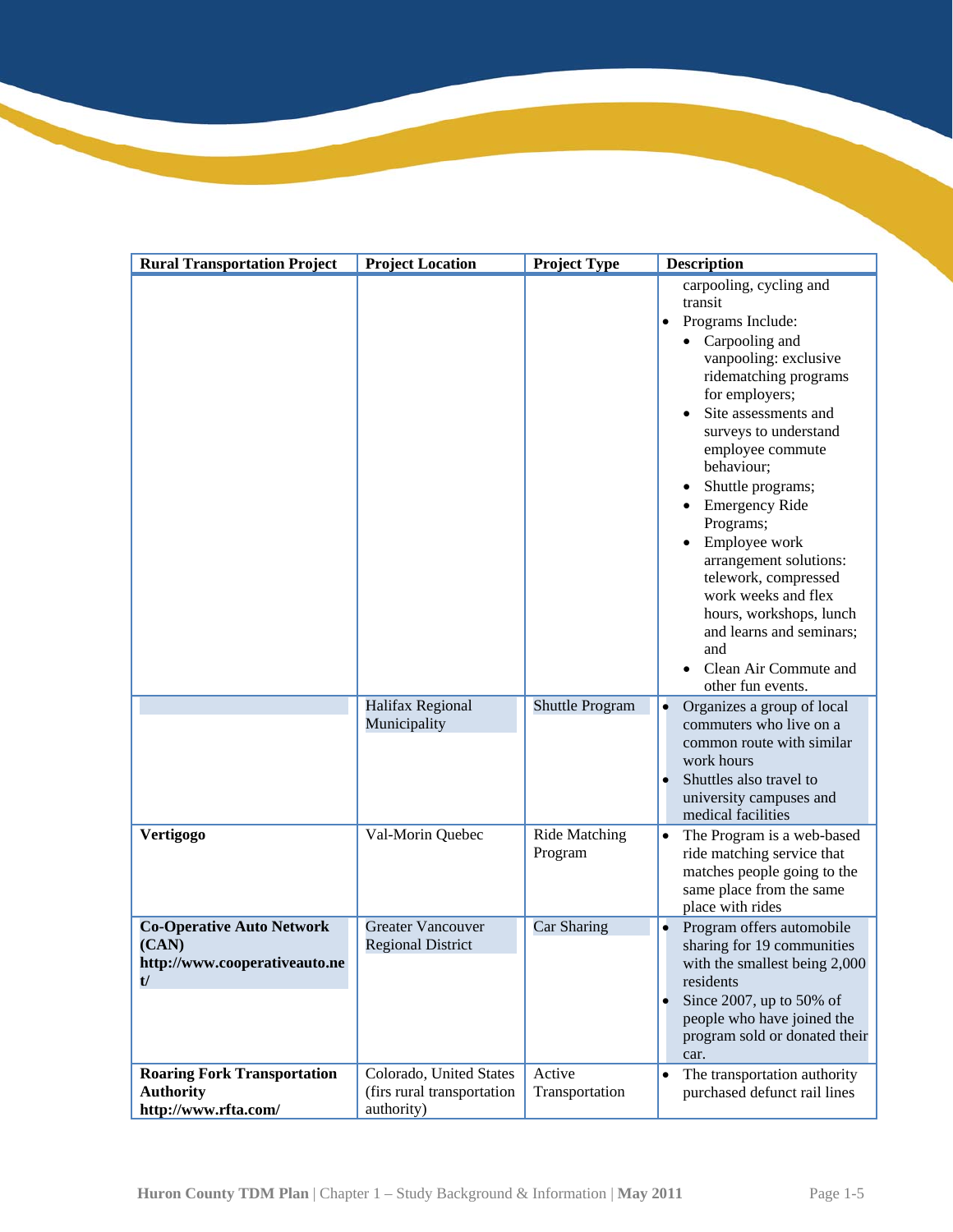| <b>Rural Transportation Project</b>                                                          | <b>Project Location</b>       | <b>Project Type</b>       | <b>Description</b>                                                                                                              |
|----------------------------------------------------------------------------------------------|-------------------------------|---------------------------|---------------------------------------------------------------------------------------------------------------------------------|
|                                                                                              |                               |                           | and transformed them into<br>recreational trails.<br>53 km of continuous trail that<br>is completely protected from<br>traffic. |
| <b>Whistler and Valley Express</b><br>(WAVE)<br>http://www.busonline.ca/region<br>$s$ /whi/? | Whistler, British<br>Columbia | Tourism<br>Transportation | A local transit service that<br>provides free shuttles<br>throughout the tourist areas                                          |

## **1.2 Transportation Demand Management in Huron County**

 **Appendix A**. This information was used as a base to develop the proposed TDM initiatives, pilot programs and recommendations specific to the needs of Huron County residents and visitors. It is important to have a detailed understanding of the geographic, demographic, social and economic understanding of the County prior to developing an effective TDM strategy. The following is an excerpt from the Background Information report developed in Phase 1 of the Study, a copy of the Background Information Report can be found in

3,397km<sup>2</sup>. In 2006, the population of Huron County was 59,325 with an expected increase of 15% by 2031, bringing Huron County is located in south-western Ontario, on the shoreline of Lake Huron and covers approximately the population to approximately 68,500 residents. The County is subdivided into nine municipalities and townships, they are as follows:

- Ashfield, West Wawanosh & Colborne) Tuckersmith & Mckillop)
- Bluewater (Formerly Bayfield, Stanley, Hensall, Morris-Turnberry (Formerly Morris & Zurich & Hay) Turnberry
- Central Huron (Formerly Goderich Township  $\bullet$  North Huron (Formerly East Wawanosh, Clinton & Hullet) Wingham & Blyth
- 
- Town of Goderich **Stephen**).
- Ashfield-Colborne-Wawanosh ( Formerly **College France East ( Formerly Brussels**, Grey, Seaforth,
	-
	-
- Howick **South Huron (Formerly Exeter, Usborne &** South Huron (Formerly Exeter, Usborne &

 approximately 100 km long from north to south and 50 km wide from east to west. **Figure 1.1** illustrates the location The surrounding areas of Huron County include; Perth County, Wellington County, Middlesex-London, Lambton County and Grey-Bruce. Huron County is the second largest geographical region in south-western Ontario at of Huron County as well as the nine municipalities and townships.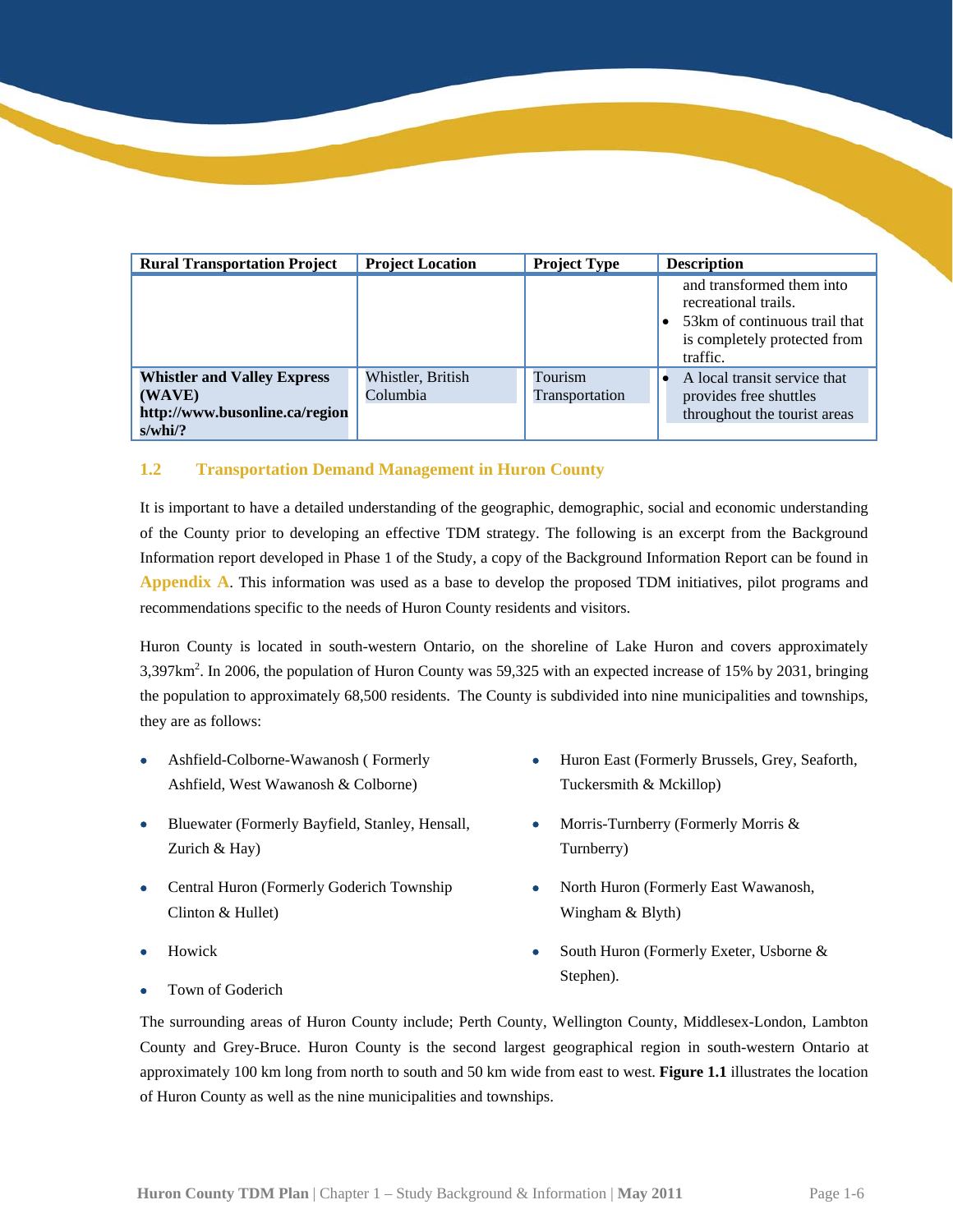

 school due to an inability to walk because of long distances. Obesity is more prevalent than in other counties in The economy of Huron County is largely based primarily on agriculture and mining<sup>1</sup>, which comprises 35% of all businesses. Additional sectors include personal, business (e.g. manufacturing) and other services as well as retail and wholesale. Huron County has over 3000 kilometres of roads, 110 kilometres of railway, 150 kilometres of marked trails and three local airports. The majority of trips made in Huron County are in a single-occupant vehicle; including 80% of trips to work. Additionally, the majority of children in the County are either bussed or driven to Ontario, and heart disease is the primary cause of death among residents, which may be linked partly to a lack of active transportation infrastructure and health promotion outreach initiatives because of the distance between communities in Huron County.

l

<sup>1 &</sup>quot;Statistics Canada Business Patterns Data." *Statistics Canada*. Spring 2010. Web. May 2010. <http://www.statscan.gc.ca>.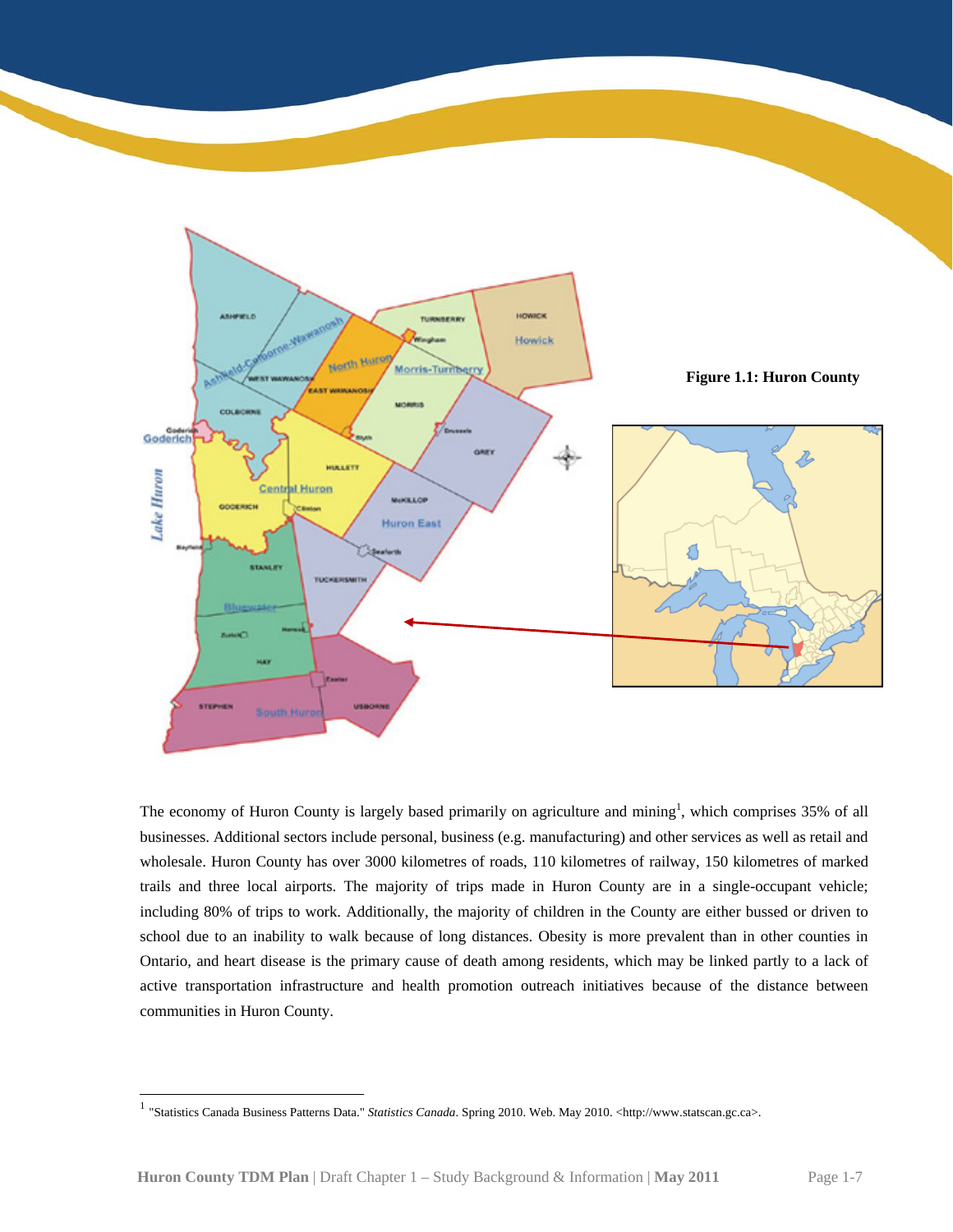With regards to local and County-wide transportation, the County is well-served by a number of municipal, provincial and county highways. Three provincial highways provide transport service to larger municipal areas in Ontario and in the United States, as well as connections to Highway 401 and 402. Below are details with regards to alternative modes of transportation such as shuttle, taxi, air, rail, water, active transportation and recreation currently available throughout the County of Huron.

## **1.2.1 Public Transit**

 Stratford and Kitchener and points in between. Within the Town of Goderich, the bus depot is located at Coffee Based on a recent initiative spearheaded by the Town of Goderich effective July 30, 2010, there is now a public charter bus service. After much discussion, collaboration and coordination with Aboutown Transportation Ltd. and the Ministry of Transportation, a license was obtained to operate a public bus service from Goderich to London, Culture at 58 Courthouse Square at the corner of Courthouse Square and Montreal Street.

## **1.2.2 Active Transportation**

The Huron Tourism Association identified 23 recreational trails throughout the County in its Hiking Guide. Many of them are loops within conservation land but some run through, start/end or exist within various urban areas. Some of the trails, such as the Goderich Waterfront Boardwalk, do not permit cycling, while others, like the Maitland Trail and Goderich to Auburn Trail do.

 In 2009, the County developed both a Hiking Guide and a Cycling Guide for trail use throughout the County. The Huron County. Hiking Guide illustrates and provides details for each of the trail systems and also provides user information. Information provided includes the difficulty level of the trails, the types of trails, points of interest, as well as a user's code for necessary and appropriate use of the trails system. It is important to include this type of information to potential or frequent trail users to inform them of potential issues that may arise and how to appropriately conduct themselves while using these facilities. Typical information included for each of the trails includes the distance, difficulty level, trail use, hazards and surface as well as the cost associated with using the trail as well as directions to the access point. The Cycling Guide has fewer details but still provides users with a map of the key cycling routes, local circuits as well as the necessary safety precautions and etiquette when cycling throughout the County. Both guides provide a strong foundation to build upon to develop an active transportation network strategy for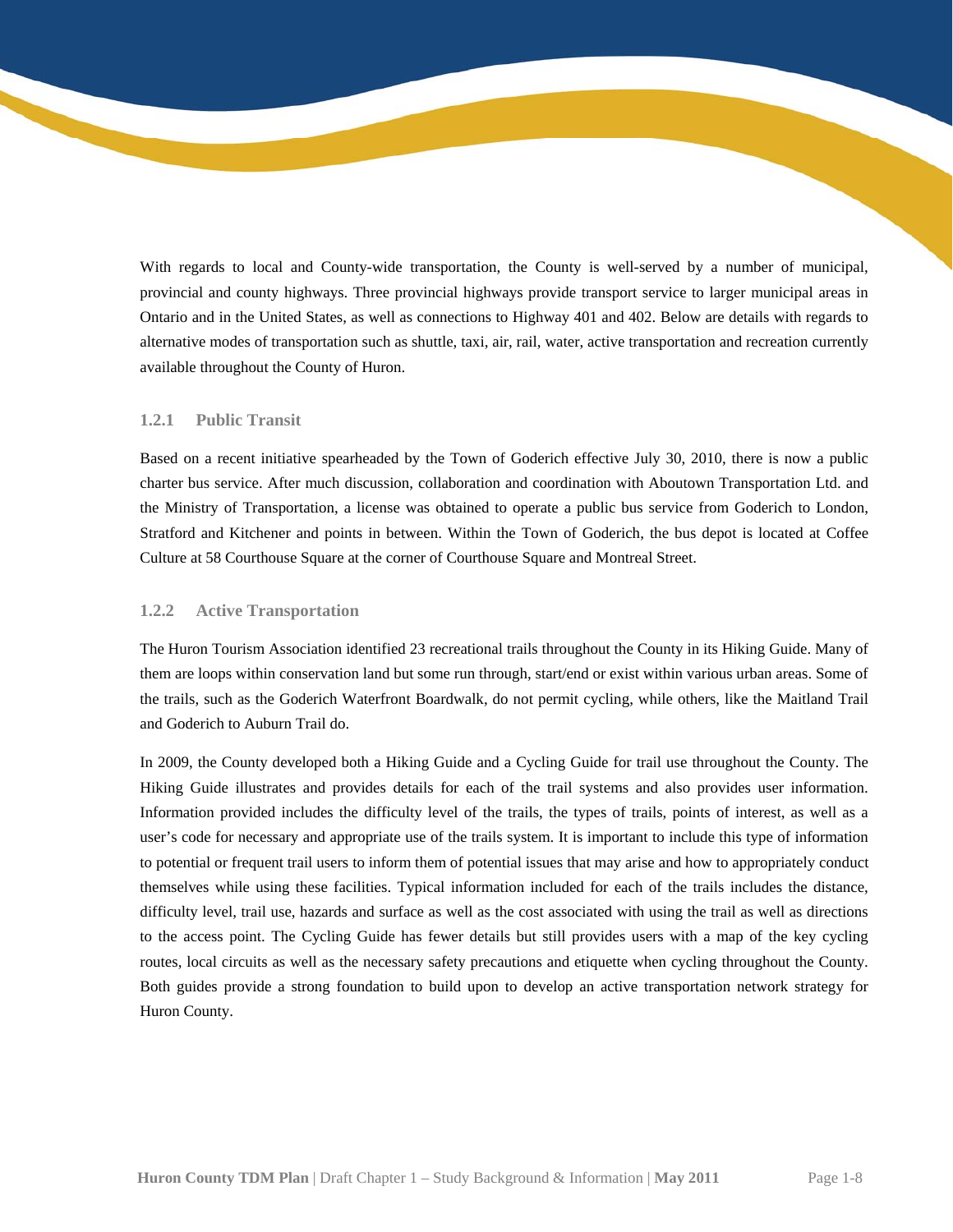#### **1.2.3 Taxis / Shuttle**

## **Taxis**

 operate county-wide, 6:30 AM to 11:00 PM, Sunday through Thursday, extending their hours to 1:30 AM on Thursdays, extending hours until 3:00 AM on weekends, and reducing hours on Sunday to 10:00 AM to midnight. The Huron Transportation Task Force Report (2008) identified a total of nine taxi companies providing service to various parts or all of Huron County depending on the company. Of the nine companies, one (Huron Taxi) operates 24 hours, but only serves Clinton and its surrounding area. Another two companies (Star Taxi and Goderich Taxi) weekends. Exeter Taxi serves the urban area of Exeter and operates from 7:00 AM to midnight Mondays through B&B Taxi operates in Goderich from 6:45 AM to midnight, Mondays through Thursdays, extending its hours to 2:00 or 3:00 AM on weekends. Finally, A1 Taxi operates within Huron County and outside the County's boundaries, making trips as far as Toronto between the hours of 7:00 AM (6:00 AM in St. Mary's) to midnight Mondays through Thursdays, extending its hours to 2:00 or 3:00 on weekends.

#### **Charter Bus Service**

 passenger's destination. Aboutown is a privately-owned transportation company whose Northlink (NL) service provides a variety of interregional passenger and parcel bus service throughout Huron County and the surrounding area. The NL Route #1 offers service on Monday, Wednesday, Friday and Sunday's from Owen Sound to London, making several stops along the way, including Wingham, Blyth, Clinton, Hensall and Exeter. In London, passengers can access Greyhound Bus services. Fares range from \$13.50 to \$51.00 depending on the passenger's destination. The NL Route #3 offers service on Thursdays from Wingham to Stratford. Fares range from \$11.50 to \$27.25, depending on the passenger's destination. The NL Route #9 offers service on Monday, Wednesday, Friday and Sunday from Stratford to Goderich, making stops in Seaforth and Clinton. Fares range from \$15 to \$27 depending on the

#### **EasyRide**

 EasyRide is a reservation-based transportation service funded by the South West Local Health Integration Unit (LHIN) and provided by seven community agencies throughout Huron and primarily Perth Counties. The service provides regional transportation for seniors, citizens with disabilities and others that qualify for transportation assistance. EasyRide clients use a central dispatching office to best utilize each of the seven community agencies vehicles and drivers. Prices vary depending on whether the trip is in-town or out-of-town. The seven agencies that provide the service are Stratford Meals on Wheels and Neighbourly Services, Community Outreach and Perth East Transportation, Midwestern Adult Day Services, Mitchell and Area Community Outreach and Mobility Bus, St.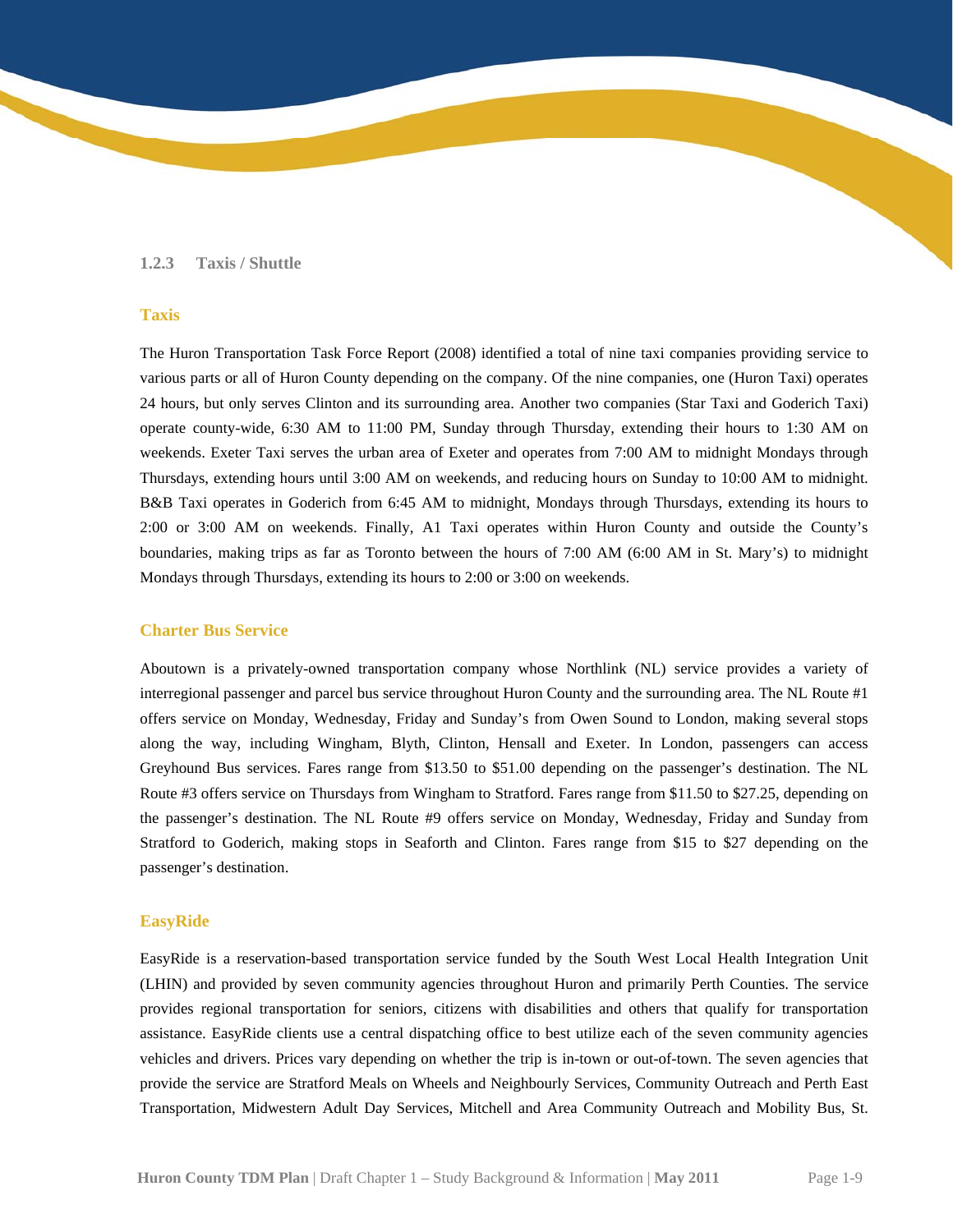Services – Huron County, and VON (Victorian Order of Nurses) Perth-Huron. Mary's and Area Home Support Services, St. Mary's and Area Mobility Services, Town and Country Support

 such services within the community as well as potential future initiatives which can be undertaken throughout Huron A more detailed review of the EasyRide service was completed in October 2010 by Dillon Consulting<sup>2</sup>. The report contains detailed information regarding the existing services provided, an assessment of the need and demand for and Perth County to expand the EasyRide services. Please see **Appendix B** for the full report and findings.

#### **1.2.4 Rail, Water and Air Services**

#### **Rail**

 railway provides freight services to local industries in Huron County; however it does not provide passenger railway The County is currently serviced by a freight railway; the Goderich-Exeter Railway Company. The Railway Company is headquartered in Goderich and provides direct access to the provincial east-west railway corridor. The connections. In order to access passenger rail service from Via Rail, one must travel to Kitchener, Stratford or London.

### **Water**

annually<sup>3</sup>. Recently, the harbour underwent a dredging and docking facility project worth \$17 million. The Harbour is owned by the Town of Goderich and operated by the Goderich Port Management Corporation, an organization which consists of harbour users. The Harbour is the only industrial depth deep water port in the Great Lake – St. Lawrence Seaway on the east shore of Lake Huron. The Port is open nine months of the year and can accommodate ocean vessels up to 222 meters in length. The port serves a variety of processing industries including grain, salt, chemical and agricultural; the wharf has a capacity to handle 200 million tonnes of grain and salt

#### **Air**

l

Huron County has three airports; the Wingham Airport is owned and operated by the Township of North Huron with a paved runway and terminal facility. The Goderich Municipal Sky Harbour Airport is owned and operated by the Town of Goderich and is located along Lake Huron. This airport has one paved and one grassed runway and no

<sup>2</sup> Dillon Consulting Limited, and EasyRide in Huron County. *Assessment of Community Transportation Service Expansion in Huron County Final Report*. Rep. October 2010. Print.

<sup>3</sup> The Corporation of the County of Huron. *Take Action for Sustainable Huron*. Rep. Huron County, January 2009. Print.